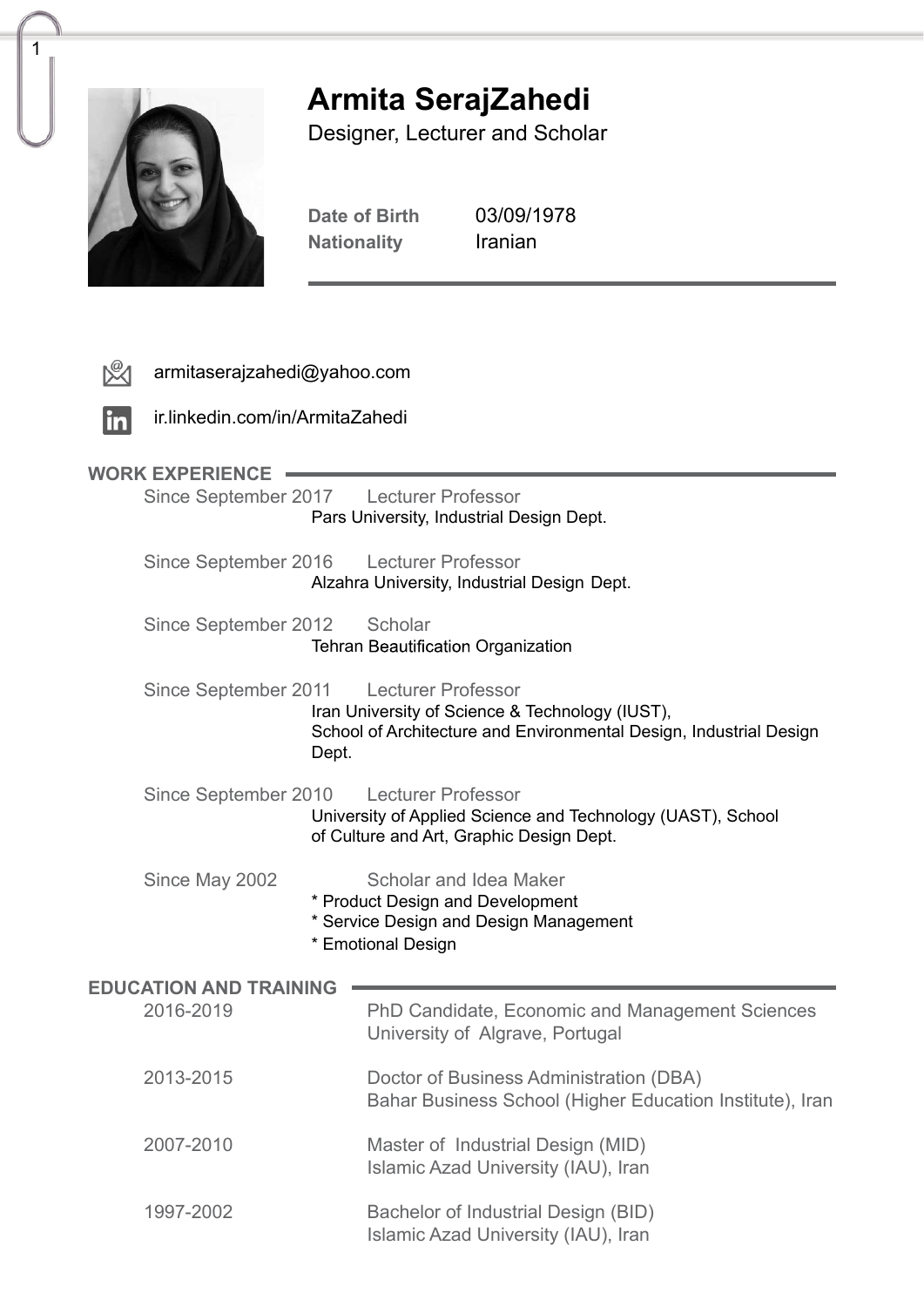### **PAPERS AND PUBLICATIONS**

- \* Colour in Design, (Book), 2017.
- \* Service design challenges in Tehran sustainable tourism, (Paper for the second National Service Design Conference), 2016.
- \* Sustainability in Design, (Paper), 2016.

\* Identification of the urban beautification with the approach of Sustainable Tourism, (Research Paper for Tehran Beautification Organization), 2016.

\* Investigating the role of Service Design in Effectiveness of Service Marketing Performance, (Paper for the first National Service Design Conference), 2015.

\* Visual and Analytical Study of Urban Furniture Elements, (Book-3 titles), 2013.

- \* The importance of Hedonomics. (Paper), 2012.
- \* Content Marketing, (Translated Book), 2012.

\* From concept to consumer (Phil Baker), (Translated Book), 2012.

- \* Design Process for Industrial Design Students, (Book), 2012.
- \* A Review of Future Studies in Industrial Design, (Paper for The first national conference of new approaches in Industrial Design, Tabriz Art University), 2012.
- $*$  What is Mind Map, (Paper), 2012.
- \* Symbolic Values in Design, (Translated Article), 2005.
- \* What is Style, (Translated Article), 2004.
- \* Ettore Sottsass Interview, (Translated Article), 2004.
- \* The Classic Toys' Design, (Translated Article), 2003.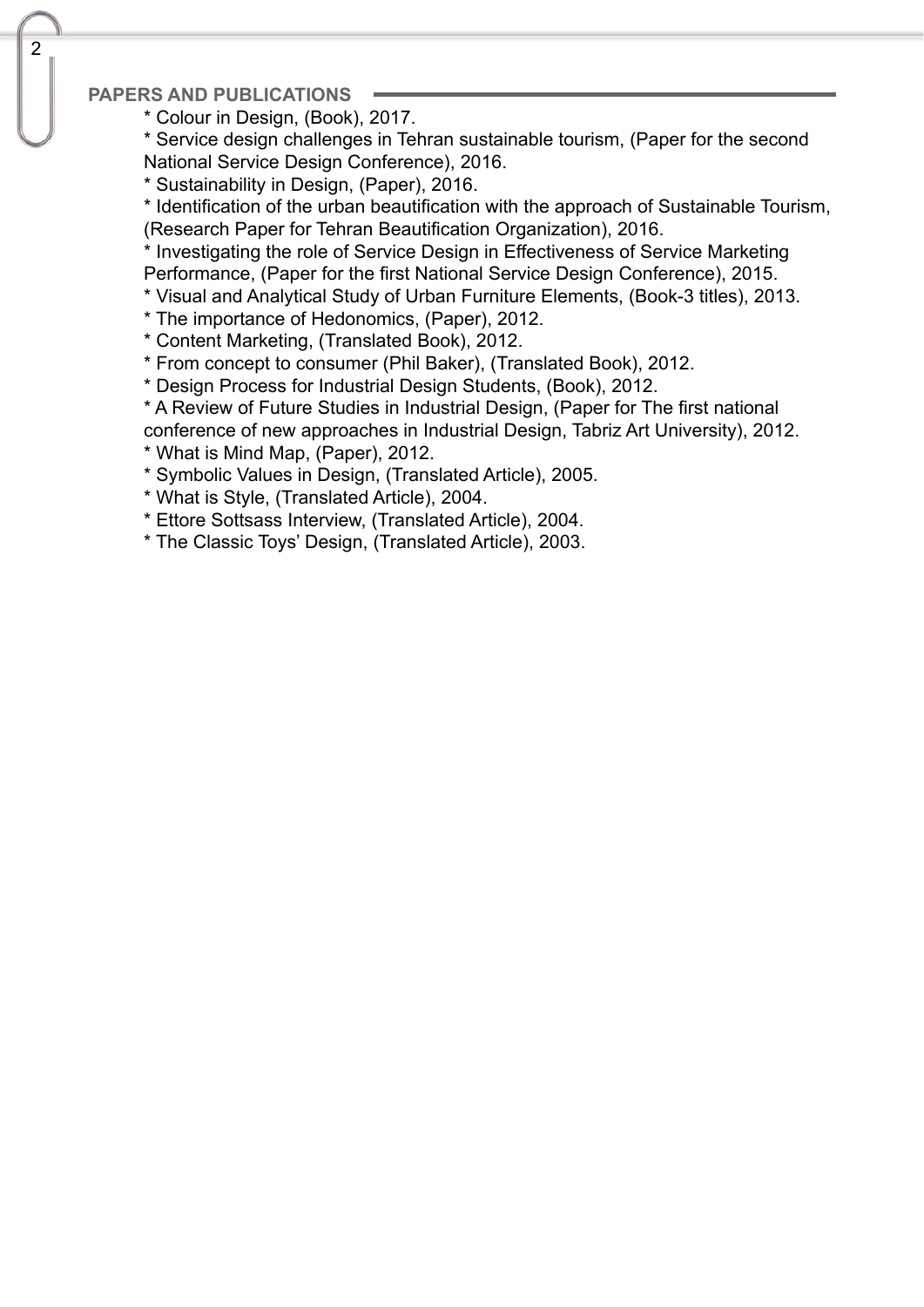# **Service design challenges in Tehran sustainable tourism**

Armita Serajzahedi<sup>1</sup>, Nasser Koleini Mamaghani<sup>2</sup>

1. Lecturer at IUST and UAST, PhD Candidate in Economic and Management Sciences, (DBA), (MID). armitaserajzahedi@gmail.com 2. Associate Professor at Iran University of Science and Technology (IUST). PhD & Post-Doc koleini@iust.ac.ir

#### **Abstract**

3

Tourism is one of the important activities of the contemporary world, which has created dramatic changes in the face of the earth and the political, social, economic, cultural situations and nature and lifestyle of people and also has posed fundamental changes in economic, social, cultural and environmental conditions of cities. In the meantime, sustainable tourism is an attempt to make a proper balance between environmental, socio-cultural and economic aspects of tourism development; trying to minimize the impacts on the environment and the local cultures. This paper studies the challenges of providing services in the field of sustainable tourism in the city of Tehran. The purpose of this study is to identify the challenges of Tehran in design and delivery of tourism services. On this basis, in the early stages, service design process, important factors of sustainable tourism structure and tourism service quality were studied. By identifying the conditions and tourist attractions in Tehran, strengths, weaknesses, and problems, in order to provide tourism services, were determined. Then evaluation of these factors led to determination of challenges in Tehran tourism service design and the quality of services. Finally, by analyzing the results and findings, strategies to reinforce strengths, take advantage of the opportunities and overcome weaknesses were presented. In this paper, with the help of review studies, observation and free interviews, service design process, sustainable tourism structure and the present situation of Tehran as sustainable tourism destination have been identified. Based on findings, conformity of service design process, analysis of weaknesses and problems, as well as improvement in the process of tourism service design will lead to overcome the existing challenges in the field of sustainable tourism in Tehran and improve the quality of service delivery.

#### **Keywords**

Service Design, Sustainable Tourism, Quality of Services.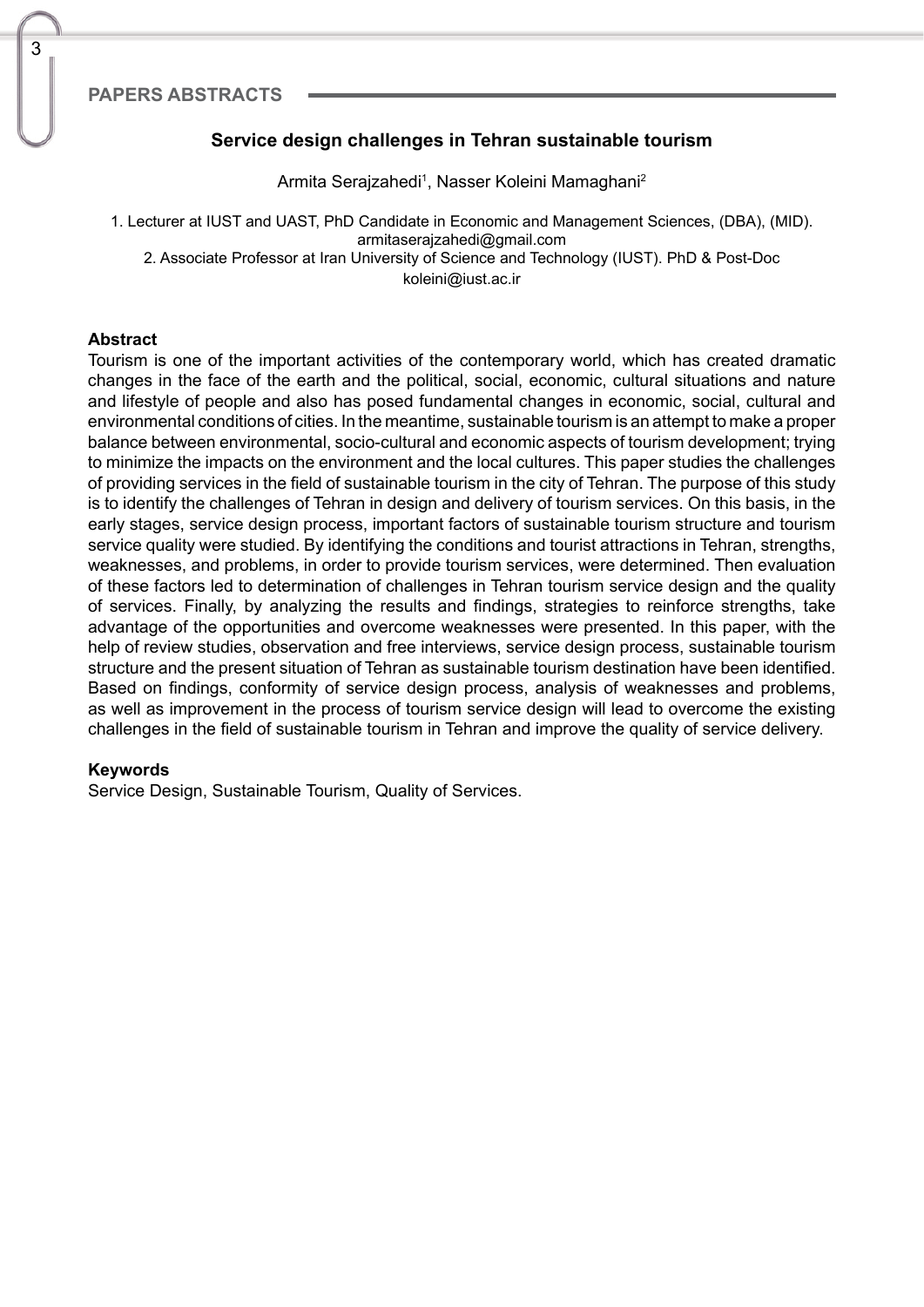# **Sustainability in Design**

Armita Serajzahedi<sup>1</sup>, Homayoun Golestaneh<sup>2</sup>

1. Lecturer at IUST and UAST, PhD Candidate in Economic and Management Sciences, (DBA), (MID). armitaserajzahedi@gmail.com 2. Lecturer at Iran University of Science and Technology (IUST). PhD & Post-Doc h.golestaneh@hotmail.com

#### **Abstract**

4

The consequences of the industrial processes, economic activities and environmental various issues, have created the necessity of major changes in the design process. Meanwhile, the concept of sustainability is one of the most extensive and at the same time, the most important topics today. Considering the role of design and its products in various aspects of economic, social and environmental sustainable development, in this study, sustainable design and its effectiveness in achieving overall sustainability were discussed as the result of the concept of sustainability. Previous studies in this context indicates that achieving sustainability is the result of a systematic approach and focusing on interaction of the different components of sustainability, including personal values, organizational culture and institutional changes, financial and economic issues, social features and natural environments. In this regard, considering the results of construction, production, supply, consumption and recycling or disposal of several products and services, in the design process, are complicated but yet inevitable challenges, because play vital roles in improving the current production and consumption patterns.

#### **Keywords**

Sustainability, Sustainable design, Design process, Systematic approach